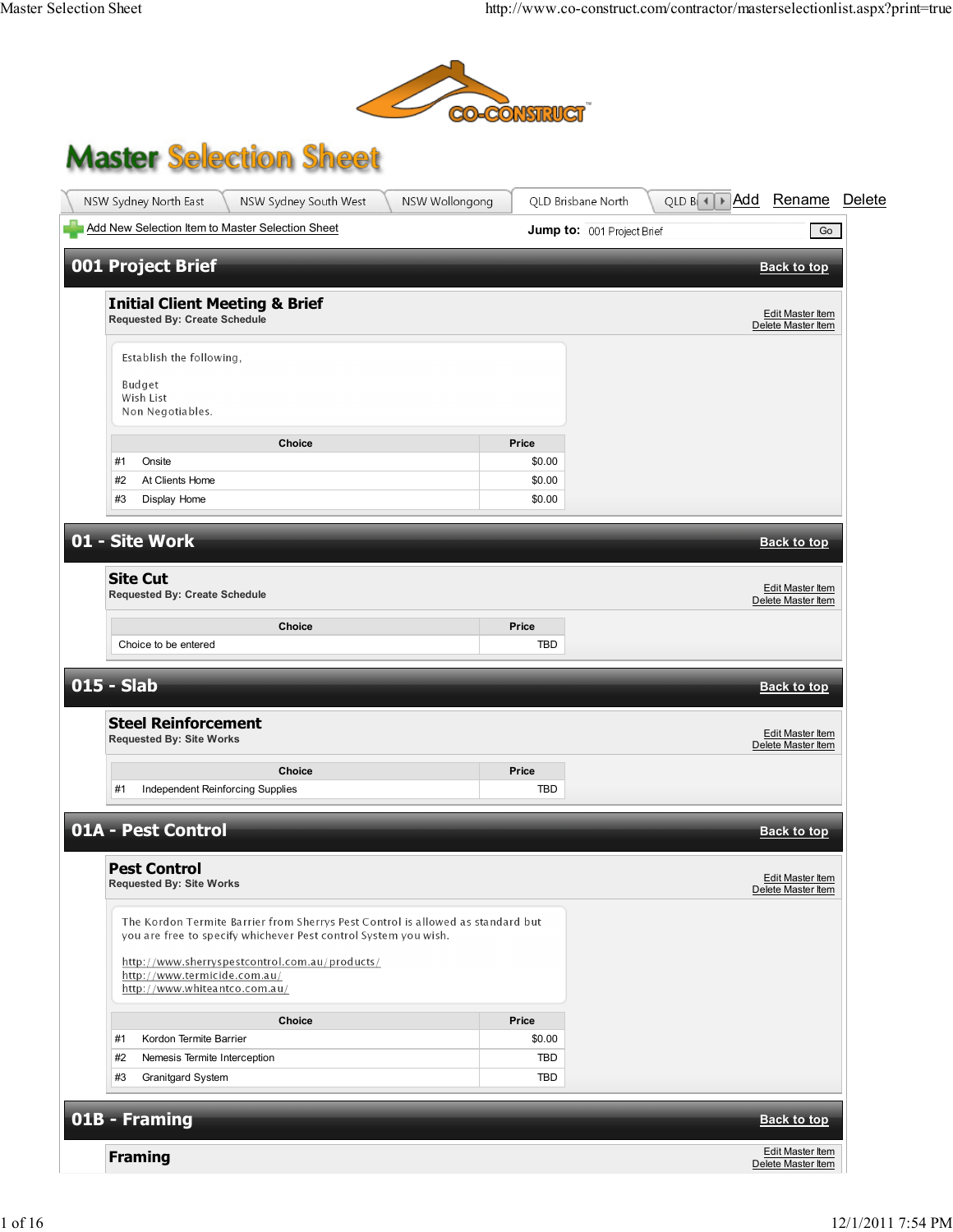| <b>Requested By: Site Works</b>                                                                                                                                                                            |            |                                               |
|------------------------------------------------------------------------------------------------------------------------------------------------------------------------------------------------------------|------------|-----------------------------------------------|
| <b>Choice</b>                                                                                                                                                                                              | Price      |                                               |
| 70mm Timber Frame<br>#1                                                                                                                                                                                    | <b>TBD</b> |                                               |
| #2<br>90mm Timber Frame                                                                                                                                                                                    | \$0.00     |                                               |
| #3<br><b>Steel Frame</b>                                                                                                                                                                                   | <b>TBD</b> |                                               |
| #4<br>Eco Panel                                                                                                                                                                                            | TBD        |                                               |
| #5<br>Eco Block                                                                                                                                                                                            | <b>TBD</b> |                                               |
| <b>Recesses</b><br><b>Requested By: Site Works</b>                                                                                                                                                         |            | Edit Master Item<br>Delete Master Item        |
| No Allowance                                                                                                                                                                                               |            |                                               |
| Choice                                                                                                                                                                                                     | Price      |                                               |
| I do not want this selection                                                                                                                                                                               | \$0.00     |                                               |
| #1<br>Showers                                                                                                                                                                                              | TBD        |                                               |
| #2<br>Bath                                                                                                                                                                                                 | <b>TBD</b> |                                               |
| #3<br>Hallway                                                                                                                                                                                              | <b>TBD</b> |                                               |
| #4<br>Master Bedroom                                                                                                                                                                                       | <b>TBD</b> |                                               |
| #5<br>Media Room                                                                                                                                                                                           | TBD        |                                               |
|                                                                                                                                                                                                            |            |                                               |
| 01C - Rainwater Tank                                                                                                                                                                                       |            | <b>Back to top</b>                            |
| <b>Above Ground Rainwater Tank</b>                                                                                                                                                                         |            |                                               |
| <b>Requested By: Slab</b>                                                                                                                                                                                  |            | Edit Master Item                              |
|                                                                                                                                                                                                            |            | Delete Master Item                            |
| 5,000 Litre Above Ground Poly Tank.                                                                                                                                                                        |            |                                               |
| http://qtank.com.au/                                                                                                                                                                                       |            |                                               |
| <b>Choice</b>                                                                                                                                                                                              | Price      |                                               |
| Choice to be entered                                                                                                                                                                                       | <b>TBD</b> |                                               |
|                                                                                                                                                                                                            |            |                                               |
| <b>Concrete Rainwater Tank</b><br><b>Requested By: Site Works</b>                                                                                                                                          |            | Edit Master Item<br>Delete Master Item        |
| No Allowance                                                                                                                                                                                               |            |                                               |
| Choice                                                                                                                                                                                                     | Price      |                                               |
| I do not want this selection                                                                                                                                                                               | \$0.00     |                                               |
| Choice to be entered                                                                                                                                                                                       | TBD        |                                               |
|                                                                                                                                                                                                            |            |                                               |
| 02 - Exterior Colors & Finishes                                                                                                                                                                            |            | <b>Back to top</b>                            |
|                                                                                                                                                                                                            |            |                                               |
| <b>Brickwork</b>                                                                                                                                                                                           |            | Edit Master Item                              |
| <b>Requested By: Site Works</b>                                                                                                                                                                            |            | Delete Master Item                            |
| Standard Range                                                                                                                                                                                             |            |                                               |
| http://www.boral.com.au/produccategory=4&search=122                                                                                                                                                        |            |                                               |
|                                                                                                                                                                                                            |            |                                               |
| Choice                                                                                                                                                                                                     | Price      |                                               |
| Choice to be entered                                                                                                                                                                                       | <b>TBD</b> |                                               |
| <b>External Area Ceilings</b><br><b>Requested By: Slab</b>                                                                                                                                                 |            | <b>Edit Master Item</b><br>Delete Master Item |
| To get a clean smooth finish similar to an indoor ceiling Unispan would be the<br>choice although please be aware this is not waterproof so spraying it with a hose is<br>not good.                        |            |                                               |
|                                                                                                                                                                                                            |            |                                               |
| If you enjoy spraying your outdoor ceilings with the hose consider a Fibre Cement<br>Sheet (FC). Using FC will require timber battens to be placed over the joints which<br>gives a more traditional look. |            |                                               |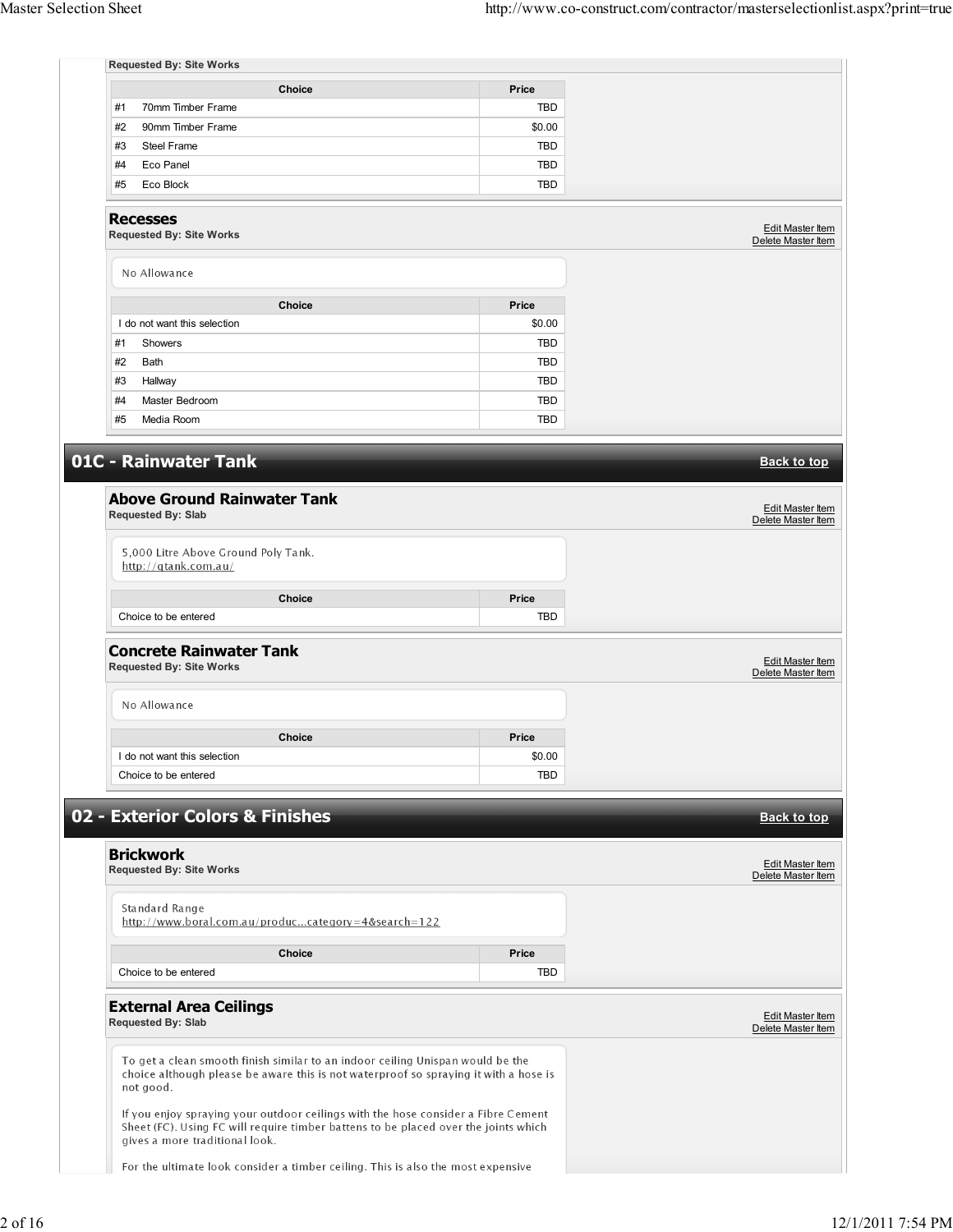| option.                                                              |                     |                                               |
|----------------------------------------------------------------------|---------------------|-----------------------------------------------|
| Choice                                                               | Price               |                                               |
| Unispan<br>#1                                                        | \$0.00              |                                               |
| <b>Fibre Cement Sheet</b><br>#2                                      | \$0.00              |                                               |
| #3<br>Timber                                                         | <b>TBD</b>          |                                               |
| <b>Roof</b><br><b>Requested By: Excavation</b>                       |                     | <b>Edit Master Item</b><br>Delete Master Item |
| Standard Range<br>http://www.colorbond.com/                          |                     |                                               |
|                                                                      |                     |                                               |
| Choice<br>Choice to be entered                                       | Price<br><b>TBD</b> |                                               |
| 03 - Roof System & Materials                                         |                     | <b>Back to top</b>                            |
| Gutterguard                                                          |                     | Edit Master Item                              |
| Requested By: Frame                                                  |                     | Delete Master Item                            |
| No Allowance<br>http://www.leafgutterguards.cod4df28c1fb58e531e3e4e  |                     |                                               |
| <b>Choice</b>                                                        | Price               |                                               |
| I do not want this selection                                         | \$0.00              |                                               |
| Choice to be entered                                                 | TBD                 |                                               |
| http://www.steelselect.com/conwresource.php?id=4581<br><b>Choice</b> | Price               |                                               |
| <b>Quad Gutter</b><br>#1                                             | \$0.00              |                                               |
| #2<br><b>Half Round</b>                                              | <b>TBD</b>          |                                               |
| #3<br><b>Fascia Gutter</b>                                           | <b>TBD</b>          |                                               |
| #4<br>OG                                                             | TBD                 |                                               |
| <b>Insulation</b><br><b>Requested By: Frame</b>                      |                     | <b>Edit Master Item</b><br>Delete Master Item |
| http://www.insulation.com.au/                                        |                     |                                               |
| Choice                                                               | Price               |                                               |
| R3.5 To Ceilings (Exc Garage) & R1.5 To External Walls<br>#1         | \$0.00              |                                               |
| Insulation To Garage Ceiling<br>#2                                   | TBD                 |                                               |
| #3<br>Sound Proofing                                                 | TBD                 |                                               |
| 05 - Windows                                                         |                     | <b>Back to top</b>                            |
| <b>Frames</b><br>Requested By: Slab                                  |                     | <b>Edit Master Item</b><br>Delete Master Item |
| Choice                                                               | Price               |                                               |
| Single Glazed, Powdercoated Aluminium Frames with Handle Locks<br>#1 | \$0.00              |                                               |
| #2<br>Timber                                                         | TBD                 |                                               |
| <b>PVC</b><br>#3                                                     | TBD                 |                                               |
| <b>Glass</b><br>Requested By: Slab                                   |                     | Edit Master Item<br>Delete Master Item        |
|                                                                      |                     |                                               |
| Choice                                                               | Price               |                                               |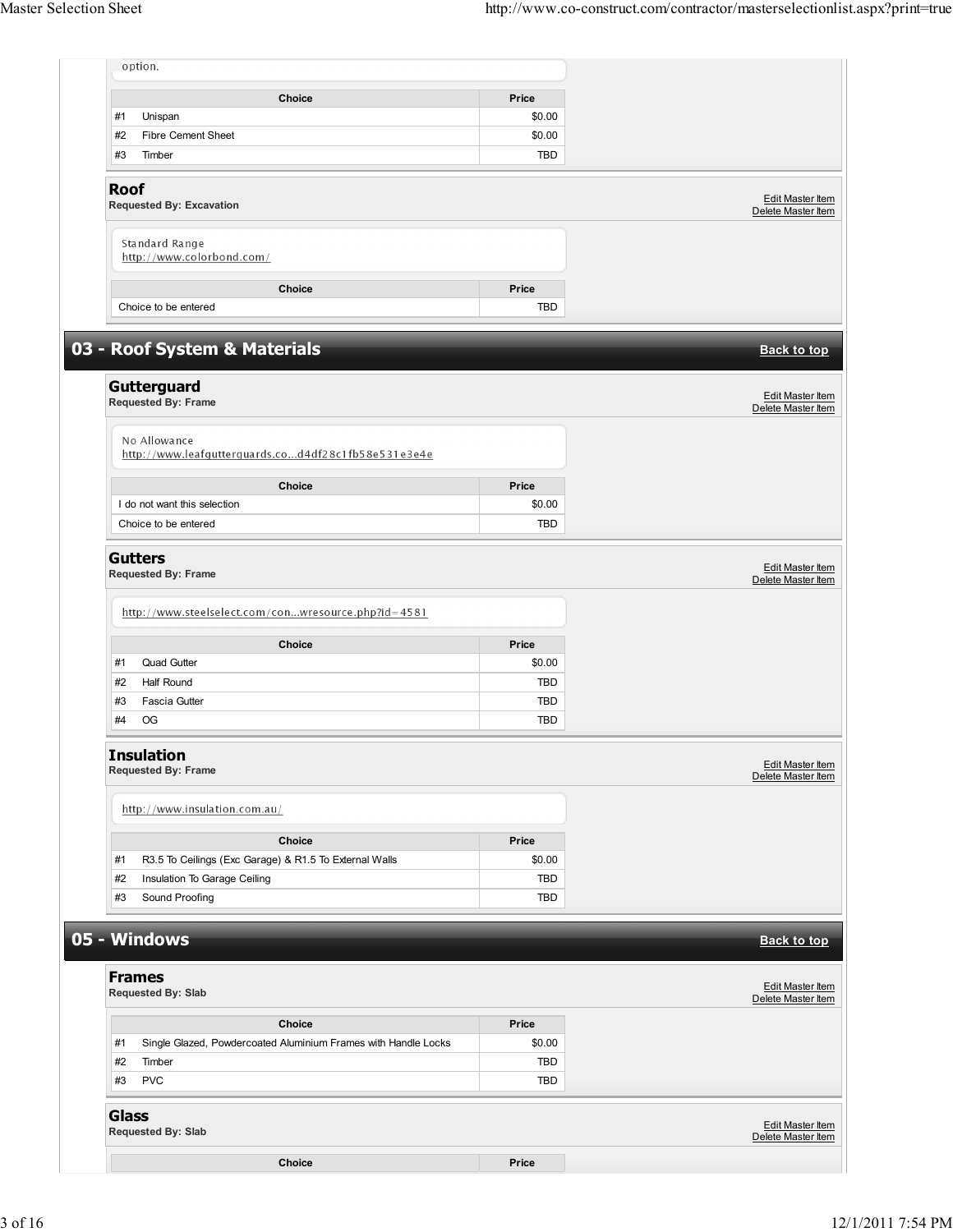| #1<br>Clear                                                                                                                  | \$0.00      |                                                              |
|------------------------------------------------------------------------------------------------------------------------------|-------------|--------------------------------------------------------------|
| #2<br>Tinted                                                                                                                 | <b>TBD</b>  |                                                              |
| #3<br>Double Glazing                                                                                                         | <b>TBD</b>  |                                                              |
| #4<br>Sound Insulation                                                                                                       | <b>TBD</b>  |                                                              |
| #5<br>Laminated                                                                                                              | <b>TBD</b>  |                                                              |
|                                                                                                                              |             |                                                              |
| 06 - Exterior Doors                                                                                                          |             | <b>Back to top</b>                                           |
|                                                                                                                              |             |                                                              |
|                                                                                                                              |             |                                                              |
| <b>External Garage Door</b>                                                                                                  |             | Edit Master Item                                             |
| Requested By: Slab                                                                                                           |             | Delete Master Item                                           |
|                                                                                                                              |             |                                                              |
| Solicore Waterproof 2040x820x35mm                                                                                            |             |                                                              |
|                                                                                                                              |             |                                                              |
| Choice                                                                                                                       | Price       |                                                              |
| Choice to be entered                                                                                                         | <b>TBD</b>  |                                                              |
|                                                                                                                              |             |                                                              |
| <b>External Kitchen Door</b>                                                                                                 |             | <b>Edit Master Item</b>                                      |
| <b>Requested By: Slab</b>                                                                                                    |             | Delete Master Item                                           |
|                                                                                                                              |             |                                                              |
| One Third Glass 2040x820x35mm                                                                                                |             |                                                              |
|                                                                                                                              |             |                                                              |
| Choice                                                                                                                       | Price       |                                                              |
| Choice to be entered                                                                                                         | <b>TBD</b>  |                                                              |
|                                                                                                                              |             |                                                              |
| <b>Front Entrance Pivot Door</b>                                                                                             |             |                                                              |
| <b>Requested By: Slab</b>                                                                                                    |             | Edit Master Item<br>Delete Master Item                       |
|                                                                                                                              |             |                                                              |
| Infinity: INFWS5VG                                                                                                           |             |                                                              |
| http://www.corinthian.com.au/PoorSystem/Show_1.aspx                                                                          |             |                                                              |
|                                                                                                                              |             |                                                              |
| Choice                                                                                                                       | Price       |                                                              |
| Choice to be entered                                                                                                         | <b>TBD</b>  |                                                              |
| <b>Garage Door</b><br>Requested By: Slab                                                                                     |             | Edit Master Item<br>Delete Master Item                       |
| Sectional Colorbond Garage Door(s) with remote control and 2 handsets<br>http://www.gliderol.com.au/garidential-products.php |             |                                                              |
|                                                                                                                              |             |                                                              |
| <b>Choice</b>                                                                                                                | Price       |                                                              |
| Choice to be entered                                                                                                         | <b>TBD</b>  |                                                              |
|                                                                                                                              |             |                                                              |
| 07 - Cabinets, Countertops, & Cabinet Hardware                                                                               |             | <b>Back to top</b>                                           |
|                                                                                                                              |             |                                                              |
| <b>Kitchen Cabinetry</b>                                                                                                     |             |                                                              |
| <b>Requested By: Frame</b>                                                                                                   |             | Edit Master Item<br>Delete Master Item                       |
|                                                                                                                              |             |                                                              |
| 40mm Quantum Quartz Bench Tops                                                                                               |             |                                                              |
| 2 Pac Doors, Drawers & Panels                                                                                                |             |                                                              |
| <b>Fully Lined Cabinets</b>                                                                                                  |             |                                                              |
| Designer Stainless Steel Door Handles<br>http://www.kitkitchens.com.au                                                       |             |                                                              |
|                                                                                                                              |             |                                                              |
| Choice                                                                                                                       | Price       |                                                              |
| Choice to be entered                                                                                                         |             |                                                              |
|                                                                                                                              | <b>TBD</b>  |                                                              |
|                                                                                                                              |             |                                                              |
| Allowance                                                                                                                    | \$25,000.00 |                                                              |
|                                                                                                                              |             |                                                              |
|                                                                                                                              |             |                                                              |
| 08 - Appliances                                                                                                              |             |                                                              |
|                                                                                                                              |             |                                                              |
| <b>Cold Room / Wine Cellar</b>                                                                                               |             |                                                              |
| <b>Requested By: Slab</b>                                                                                                    |             |                                                              |
| No Allowance                                                                                                                 |             | <b>Back to top</b><br>Edit Master Item<br>Delete Master Item |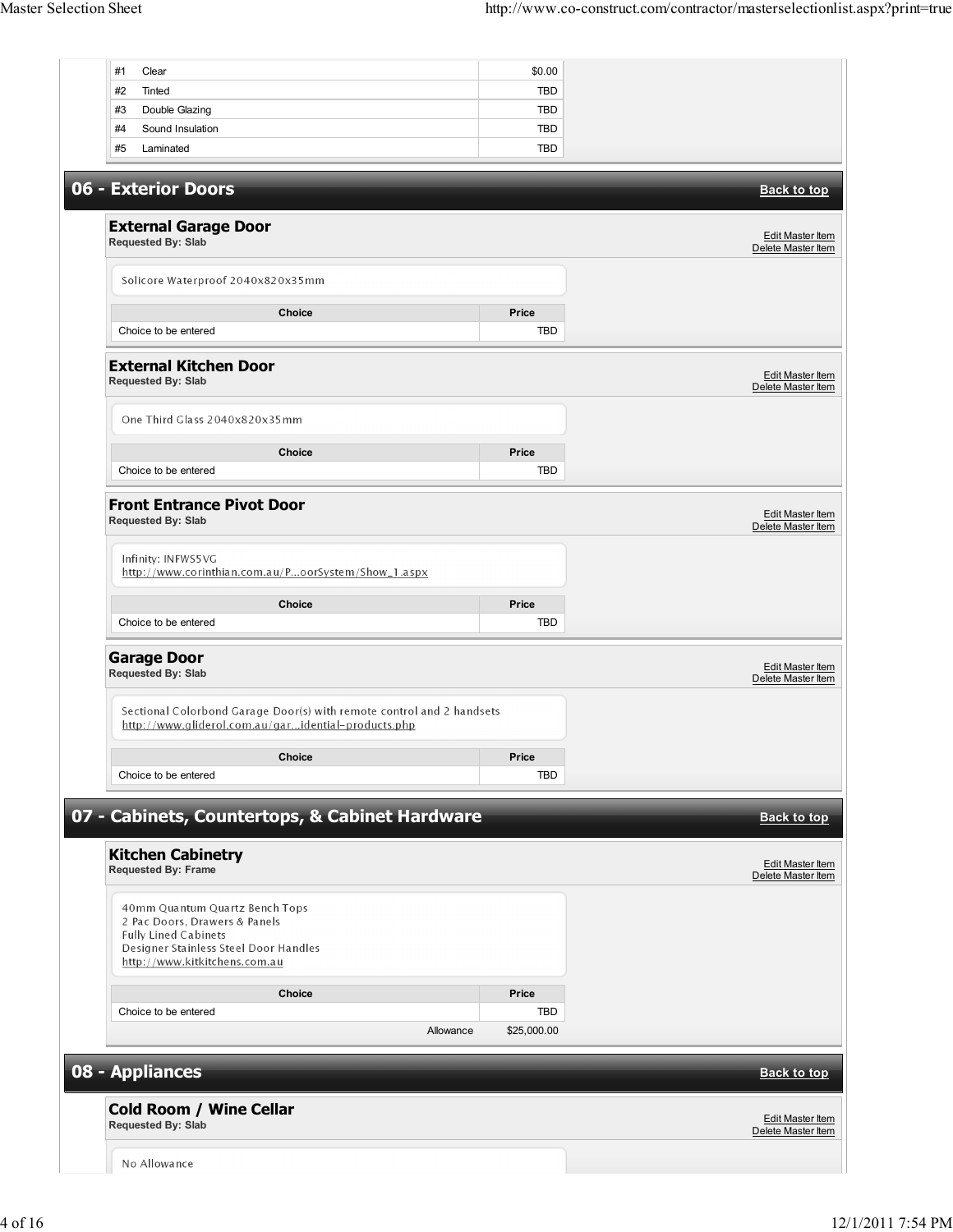| http://www.coldroomservices.com.au                                                                         |            |                                                              |
|------------------------------------------------------------------------------------------------------------|------------|--------------------------------------------------------------|
| <b>Choice</b>                                                                                              | Price      |                                                              |
| I do not want this selection                                                                               | \$0.00     |                                                              |
| Choice to be entered                                                                                       | <b>TBD</b> |                                                              |
| <b>Cook Top</b><br><b>Requested By: Create Schedule</b>                                                    |            | Edit Master Item<br>Delete Master Item                       |
| Gas - Neff 60cm Gas Cook Top T22S46NOAU                                                                    |            |                                                              |
| http://www.sampfordixl.com.au/neff/t22s46.html<br>or                                                       |            |                                                              |
| Electric - Neff 60cm Electric Cook Top T14T4ONO<br>http://www.sampfordixl.com.au/neff/t14t40.html          |            |                                                              |
| Supplied Through Brisbane Appliances<br>http://www.brisbaneappliance.com/                                  |            |                                                              |
| <b>Choice</b>                                                                                              | Price      |                                                              |
| Choice to be entered                                                                                       | TBD        |                                                              |
| <b>Dishwasher</b><br>Requested By: Slab                                                                    |            | Edit Master Item<br>Delete Master Item                       |
| Neff 81.5cm High Semi Integrated Dishwasher S41M53N4EU<br>http://www.sampfordixl.com.au/neff/s41m53n4.html |            |                                                              |
| Supplied Through Brisbane Appliances<br>http://www.brisbaneappliance.com/                                  |            |                                                              |
| Choice                                                                                                     | Price      |                                                              |
| Choice to be entered                                                                                       | <b>TBD</b> |                                                              |
| Neff 60cm oven with slide'n'hide door B45M42NOGB<br>http://www.sampfordixl.com.au/neff/b45m42.html         |            |                                                              |
|                                                                                                            |            |                                                              |
| Supplied Through Brisbane Appliances<br>http://www.brisbaneappliance.com/                                  |            |                                                              |
| Choice                                                                                                     | Price      |                                                              |
| Choice to be entered                                                                                       | <b>TBD</b> |                                                              |
| Rangehood<br><b>Requested By: Slab</b>                                                                     |            |                                                              |
| Neff 73cm under cupboard range hood D5855XO<br>http://www.sampfordixl.com.au/neff/d5855.html               |            |                                                              |
| Supplied Through Brisbane Appliances<br>http://www.brisbaneappliance.com/                                  |            |                                                              |
| <b>Choice</b>                                                                                              | Price      | Edit Master Item<br>Delete Master Item                       |
| Choice to be entered                                                                                       | TBD        |                                                              |
|                                                                                                            |            |                                                              |
| 09 - Stone & Tile                                                                                          |            |                                                              |
| <b>Kitchen Splashbacks</b><br><b>Requested By: Frame</b>                                                   |            |                                                              |
| Provisional Sum<br>http://www.euroglass.com.au/splashbacks.html                                            |            |                                                              |
| Choice                                                                                                     | Price      | <b>Back to top</b><br>Edit Master Item<br>Delete Master Item |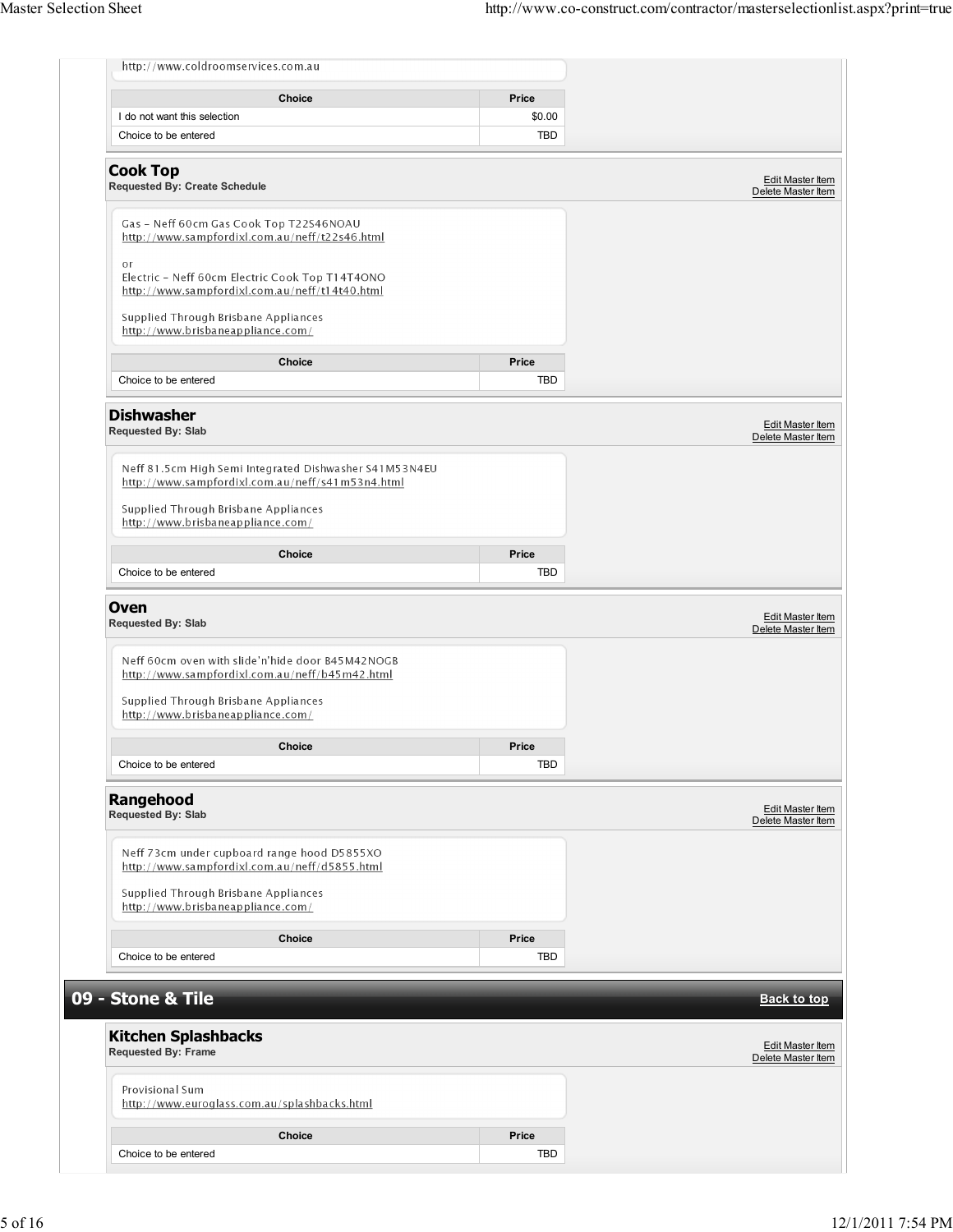| <b>Tiles</b><br>Requested By: Slab                                                                   |            | <b>Edit Master Item</b><br>Delete Master Item |
|------------------------------------------------------------------------------------------------------|------------|-----------------------------------------------|
| <b>Builders Range</b><br>http://www.nationaltiles.com.au/                                            |            |                                               |
| <b>Choice</b>                                                                                        | Price      |                                               |
| Choice to be entered                                                                                 | <b>TBD</b> |                                               |
| 10 - Fireplaces                                                                                      |            | <b>Back to top</b>                            |
| <b>Fireplace</b><br>Requested By: Slab                                                               |            | Edit Master Item<br>Delete Master Item        |
| No Allowance<br>http://www.jetmaster.com.au/                                                         |            |                                               |
| Choice                                                                                               | Price      |                                               |
| I do not want this selection                                                                         | \$0.00     |                                               |
| Choice to be entered                                                                                 | TBD        |                                               |
| 11 - HVAC, Electric, & Gas                                                                           |            | <b>Back to top</b>                            |
| <b>Air Conditioning</b><br><b>Requested By: Site Works</b>                                           |            | Edit Master Item<br>Delete Master Item        |
| 3 Phase Power Unit Fully Ducted 2 Control Panels 6 Zones.<br>http://www.wahooairconditioning.com.au/ |            |                                               |
| Choice                                                                                               | Price      |                                               |
| Choice to be entered                                                                                 | TBD        |                                               |
| <b>Gas Supply</b><br><b>Requested By: Site Works</b>                                                 |            | Edit Master Item<br>Delete Master Item        |
|                                                                                                      |            |                                               |
| <b>Choice</b>                                                                                        | Price      |                                               |
| I do not want this selection                                                                         | \$0.00     |                                               |
| #1 Mains Gas Connection                                                                              | <b>TBD</b> |                                               |
| LPG Gas<br>#2                                                                                        | TBD        |                                               |
| <b>Home Media Integration System</b><br>Requested By: Frame                                          |            |                                               |
| No Allowance<br>http://www.idefinition.com.au/<br>www.5thCorner.com.au                               |            | <b>Edit Master Item</b><br>Delete Master Item |
| Choice                                                                                               | Price      |                                               |
| I do not want this selection                                                                         | \$0.00     |                                               |
| Choice to be entered                                                                                 | TBD        |                                               |
| <b>Hot Water System</b><br><b>Requested By: Excavation</b>                                           |            |                                               |
| Choice                                                                                               | Price      | Edit Master Item<br>Delete Master Item        |
| #1<br>Gas Instantaneous                                                                              | TBD        |                                               |
| #2<br>Electric Heat Pump                                                                             | TBD        |                                               |
| Solar Heat Pump<br>#3                                                                                | TBD        |                                               |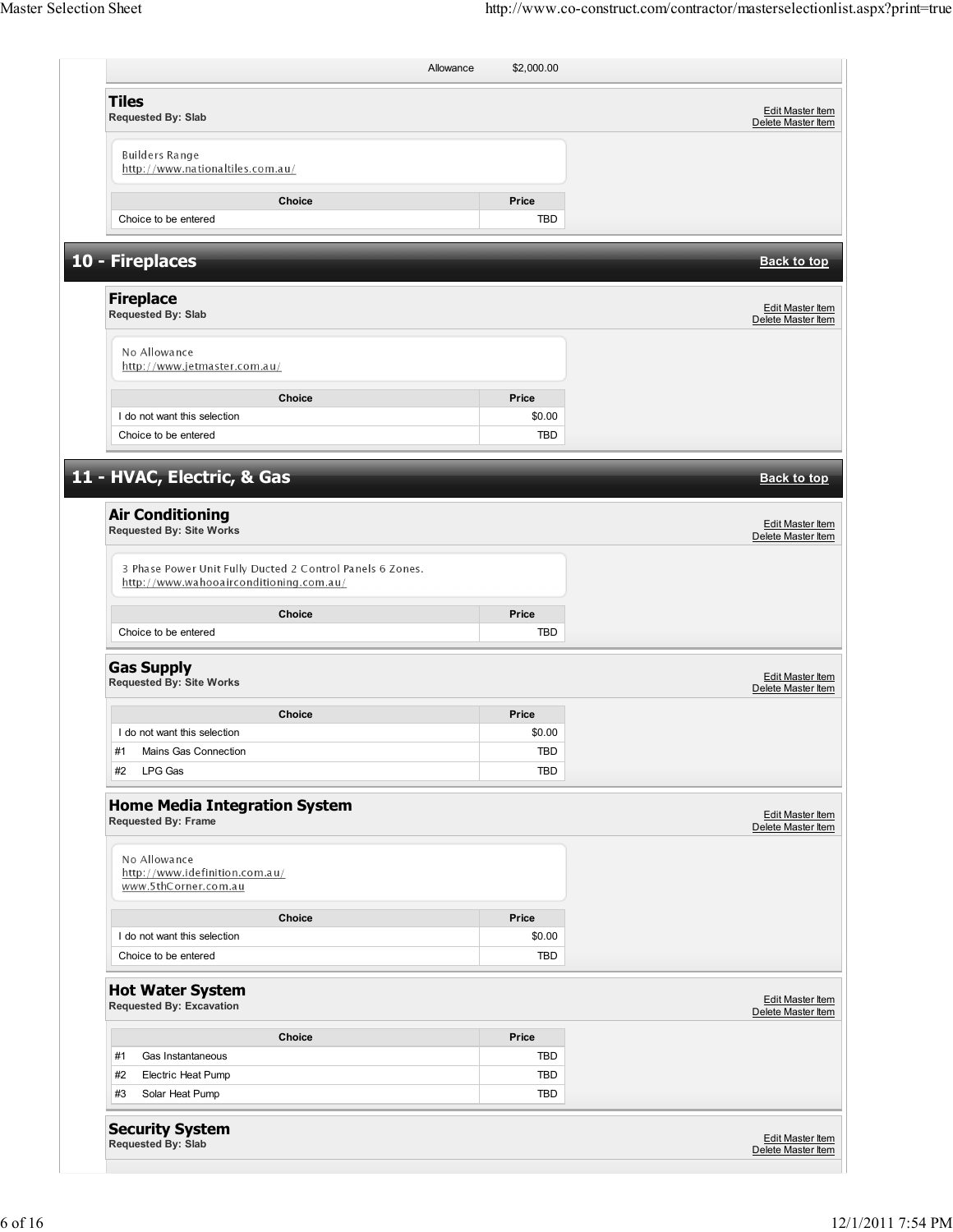|                                                                               | <b>Choice</b>                                                                                           | Price      |                                                                                         |
|-------------------------------------------------------------------------------|---------------------------------------------------------------------------------------------------------|------------|-----------------------------------------------------------------------------------------|
| #1                                                                            | Security System 5 Sensors 2 Control Panels                                                              | \$0.00     |                                                                                         |
| <b>CCTV</b><br>#2                                                             |                                                                                                         | <b>TBD</b> |                                                                                         |
| #3<br><b>External Floodlights</b>                                             |                                                                                                         | TBD        |                                                                                         |
| #4<br>Intercom                                                                |                                                                                                         | TBD        |                                                                                         |
| <b>Vacumn System</b><br>Requested By: Slab                                    |                                                                                                         |            | Edit Master Item<br>Delete Master Item                                                  |
| No Allowance<br>http://www.premierclean.com.au                                |                                                                                                         |            |                                                                                         |
|                                                                               | Choice                                                                                                  | Price      |                                                                                         |
| I do not want this selection                                                  |                                                                                                         | \$0.00     |                                                                                         |
| Choice to be entered                                                          |                                                                                                         | <b>TBD</b> |                                                                                         |
| 12 - Plumbing Fixtures<br><b>Basin Mixer Tap</b><br><b>Requested By: Slab</b> |                                                                                                         |            | <b>Back to top</b><br>Edit Master Item<br>Delete Master Item                            |
|                                                                               | KOHLER July Basin Mixer with Pin Lever Handle<br>http://www.tradelink.com.au/prm/bathroom-mixer-taps    |            |                                                                                         |
|                                                                               | Choice                                                                                                  | Price      |                                                                                         |
| Choice to be entered                                                          |                                                                                                         | TBD        |                                                                                         |
|                                                                               | Allowance                                                                                               | \$139.00   |                                                                                         |
| <b>Basins</b><br><b>Requested By: Slab</b>                                    | KOHLER Forefront Rectangular Vessel Basin                                                               |            | <b>Edit Master Item</b><br>Delete Master Item                                           |
|                                                                               |                                                                                                         |            |                                                                                         |
| http://www.tradelink.com.au/prhroom-basins-vanities                           |                                                                                                         |            |                                                                                         |
|                                                                               | <b>Choice</b>                                                                                           | Price      |                                                                                         |
| Choice to be entered                                                          |                                                                                                         | <b>TBD</b> |                                                                                         |
|                                                                               | Allowance                                                                                               | \$299.00   |                                                                                         |
| <b>Bath &amp; Shower Mixer</b><br><b>Requested By: Slab</b>                   |                                                                                                         |            |                                                                                         |
| KOHLER® Panache™ Bath / Shower Mixer                                          | http://www.tradelink.com.au/prm/bathroom-mixer-taps                                                     |            |                                                                                         |
|                                                                               | <b>Choice</b>                                                                                           | Price      |                                                                                         |
| Choice to be entered                                                          |                                                                                                         | TBD        |                                                                                         |
|                                                                               | Allowance                                                                                               | \$349.00   |                                                                                         |
| Requested By: Slab                                                            | <b>Bath &amp; Shower Mixer With Diverter</b>                                                            |            |                                                                                         |
|                                                                               | KOHLER Candide Bath / Shower Mixer with Diverter<br>http://www.tradelink.com.au/prm/bathroom-mixer-taps |            |                                                                                         |
|                                                                               | <b>Choice</b>                                                                                           | Price      |                                                                                         |
| Choice to be entered                                                          |                                                                                                         | TBD        |                                                                                         |
|                                                                               | Allowance                                                                                               | \$359.00   | <b>Edit Master Item</b><br>Delete Master Item<br>Edit Master Item<br>Delete Master Item |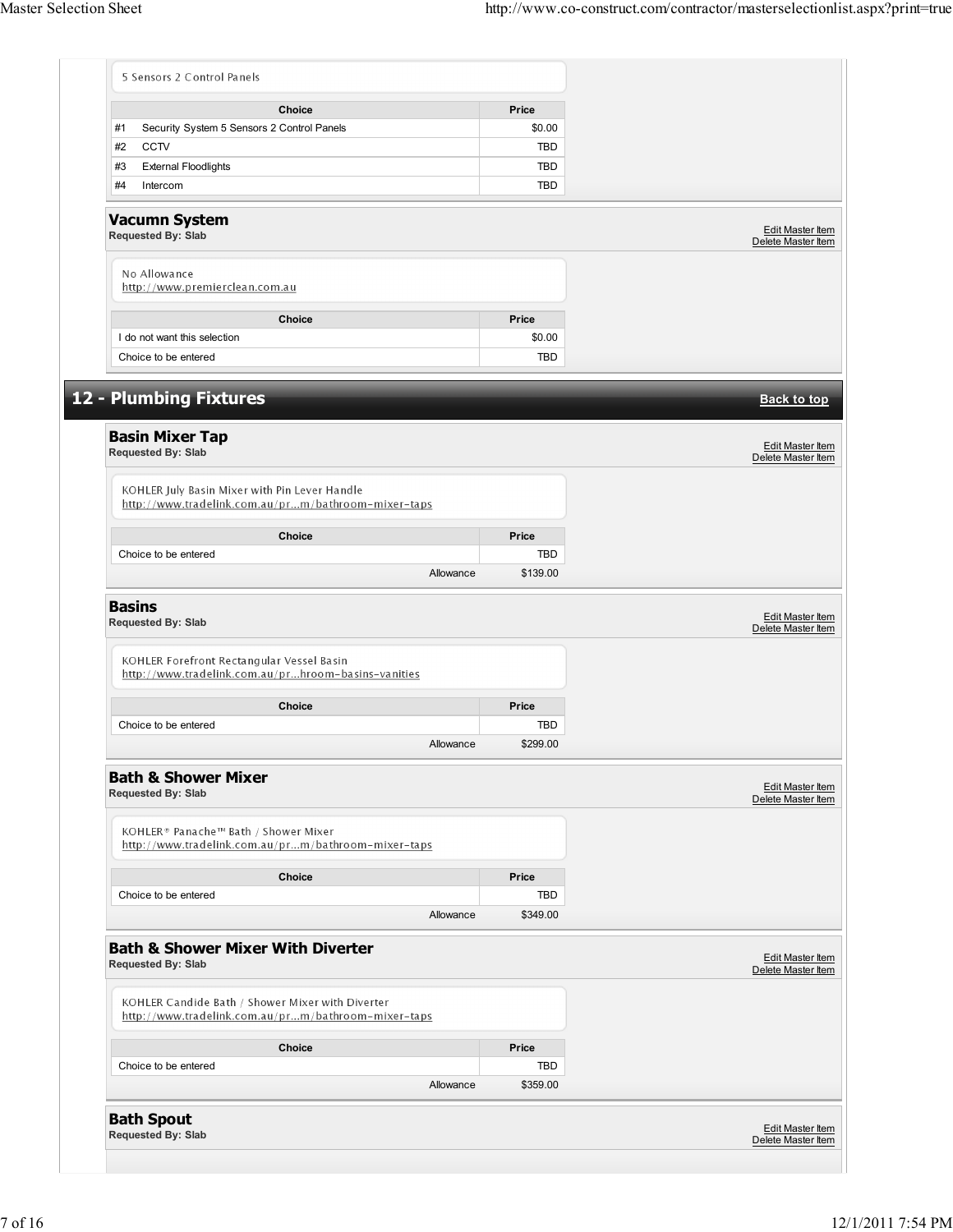| http://www.tradelink.com.au/prare/bath-basin-spouts                                                                              |          |                                               |
|----------------------------------------------------------------------------------------------------------------------------------|----------|-----------------------------------------------|
| Choice                                                                                                                           | Price    |                                               |
| Choice to be entered                                                                                                             | TBD      |                                               |
| Allowance                                                                                                                        | \$249.00 |                                               |
| <b>Kitchen Sink</b><br><b>Requested By: Frame</b>                                                                                |          | Edit Master Item<br>Delete Master Item        |
| Raymor Java Undermount Sink - Double Bowl<br>http://www.tradelink.com.au/pren-sinks-laundry-tubs                                 |          |                                               |
| <b>Choice</b>                                                                                                                    | Price    |                                               |
| Choice to be entered                                                                                                             | TBD      |                                               |
| Allowance                                                                                                                        | \$255.00 |                                               |
| <b>Laundry Tubs</b><br>Requested By: Frame                                                                                       |          | Edit Master Item<br>Delete Master Item        |
| Raymor Java Drop-in Laundry Tub, 600 x 500, 45L<br>http://www.tradelink.com.au/prdry-tubs/laundry-tubs                           |          |                                               |
| Choice                                                                                                                           | Price    |                                               |
| Choice to be entered                                                                                                             | TBD      |                                               |
| Allowance                                                                                                                        | \$155.00 |                                               |
| <b>Shower Head</b><br>Requested By: Slab                                                                                         |          | Edit Master Item<br>Delete Master Item        |
| Raymor Tranquility Square shower rose only - 200mm C/P<br>http://www.tradelink.com.au/prwers-heads-arms-rails                    |          |                                               |
|                                                                                                                                  |          |                                               |
| <b>Choice</b>                                                                                                                    | Price    |                                               |
| Choice to be entered                                                                                                             | TBD      |                                               |
| Allowance                                                                                                                        | \$265.00 |                                               |
| <b>Shower Mixer</b><br>Requested By: Slab                                                                                        |          | Edit Master Item<br>Delete Master Item        |
| KOHLER July Shower Mixer<br>http://www.tradelink.com.au/prm/bathroom-mixer-taps                                                  |          |                                               |
| Choice                                                                                                                           | Price    |                                               |
| Choice to be entered                                                                                                             | TBD      |                                               |
| Allowance                                                                                                                        | \$179.00 |                                               |
| <b>Shower On A Rail</b><br>Requested By: Slab                                                                                    |          | Edit Master Item<br>Delete Master Item        |
| KOHLER Omega Shower on Rail, with 90mm Hand Shower<br>http://www.tradelink.com.au/prbathroom-taps-tapware                        |          |                                               |
| Choice                                                                                                                           | Price    |                                               |
| Choice to be entered                                                                                                             | TBD      |                                               |
| Allowance                                                                                                                        | \$249.00 |                                               |
| <b>Toilets</b><br><b>Requested By: Frame</b>                                                                                     |          | <b>Edit Master Item</b><br>Delete Master Item |
| KOHLER® Panache™ Wall Faced Toilet, with In-Wall Cistern & Button, 4 Star<br>http://www.tradelink.com.au/proilets-urinals-bidets |          |                                               |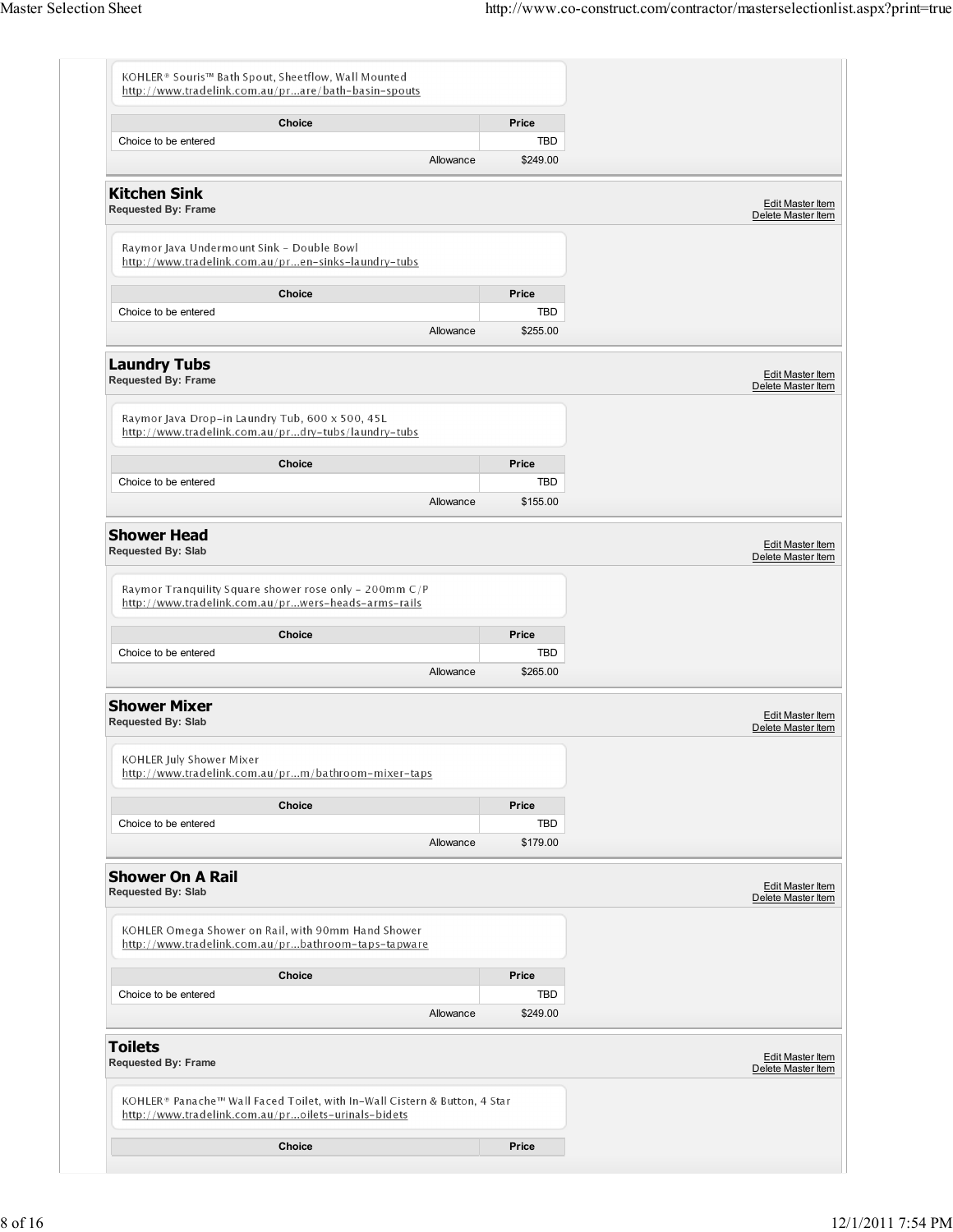| Choice to be entered                                                                          |           | <b>TBD</b>        |                                               |
|-----------------------------------------------------------------------------------------------|-----------|-------------------|-----------------------------------------------|
|                                                                                               | Allowance | \$625.00          |                                               |
| 13 - Light Fixtures                                                                           |           |                   | <b>Back to top</b>                            |
| <b>Bathroom Heat Light Fan</b><br>Requested By: Slab                                          |           |                   | <b>Edit Master Item</b><br>Delete Master Item |
| Neo Single<br>http://www.ixlappliances.com.aducts_tastics_neo.php                             |           |                   |                                               |
| Choice<br>Choice to be entered                                                                |           | Price<br>TBD      |                                               |
| <b>Light Fittings</b><br>Requested By: Slab                                                   |           |                   | <b>Edit Master Item</b><br>Delete Master Item |
| Prime Cost Item<br>http://www.cetnaj.com.au/                                                  |           |                   |                                               |
| <b>Choice</b>                                                                                 |           | Price             |                                               |
| Choice to be entered                                                                          | Allowance | TBD<br>\$2,000.00 |                                               |
|                                                                                               |           |                   |                                               |
| <b>14 - Stairs and Balustrades</b>                                                            |           |                   | <b>Back to top</b>                            |
| <b>Balustrades</b><br>Requested By: Frame                                                     |           |                   | Edit Master Item<br>Delete Master Item        |
| Stainless Steel Wire with Timber Posts.<br>http://www.jonesstaircases.com.au/Balustrades.html |           |                   |                                               |
| Choice<br>Choice to be entered                                                                |           | Price<br>TBD      |                                               |
| <b>Stairs</b><br>Requested By: Slab                                                           |           |                   | Edit Master Item<br>Delete Master Item        |
| Polished Kwila Treads and Stringers.<br><u> http://www.jonesstaircases.com.au/</u>            |           |                   |                                               |
| Choice                                                                                        |           | Price             |                                               |
| Choice to be entered                                                                          |           | TBD               |                                               |
| 15 - Internal Fix Out                                                                         |           |                   | <b>Back to top</b>                            |
| <b>Cornice</b><br><b>Requested By: Frame</b>                                                  |           |                   | Edit Master Item<br>Delete Master Item        |
| Square Set<br>http://www.boral.com.au/producategory=8&search=1746                             |           |                   |                                               |
| Choice                                                                                        |           | Price             |                                               |
| Choice to be entered                                                                          |           | TBD               |                                               |
| <b>Skirting &amp; Architraves</b><br>Requested By: Slab                                       |           |                   | Edit Master Item<br>Delete Master Item        |
| FJ Pine 68x11x5400mm Splayed DAR<br>http://www.australianmoulding.com                         |           |                   |                                               |
|                                                                                               |           |                   |                                               |
| Choice                                                                                        |           | Price             |                                               |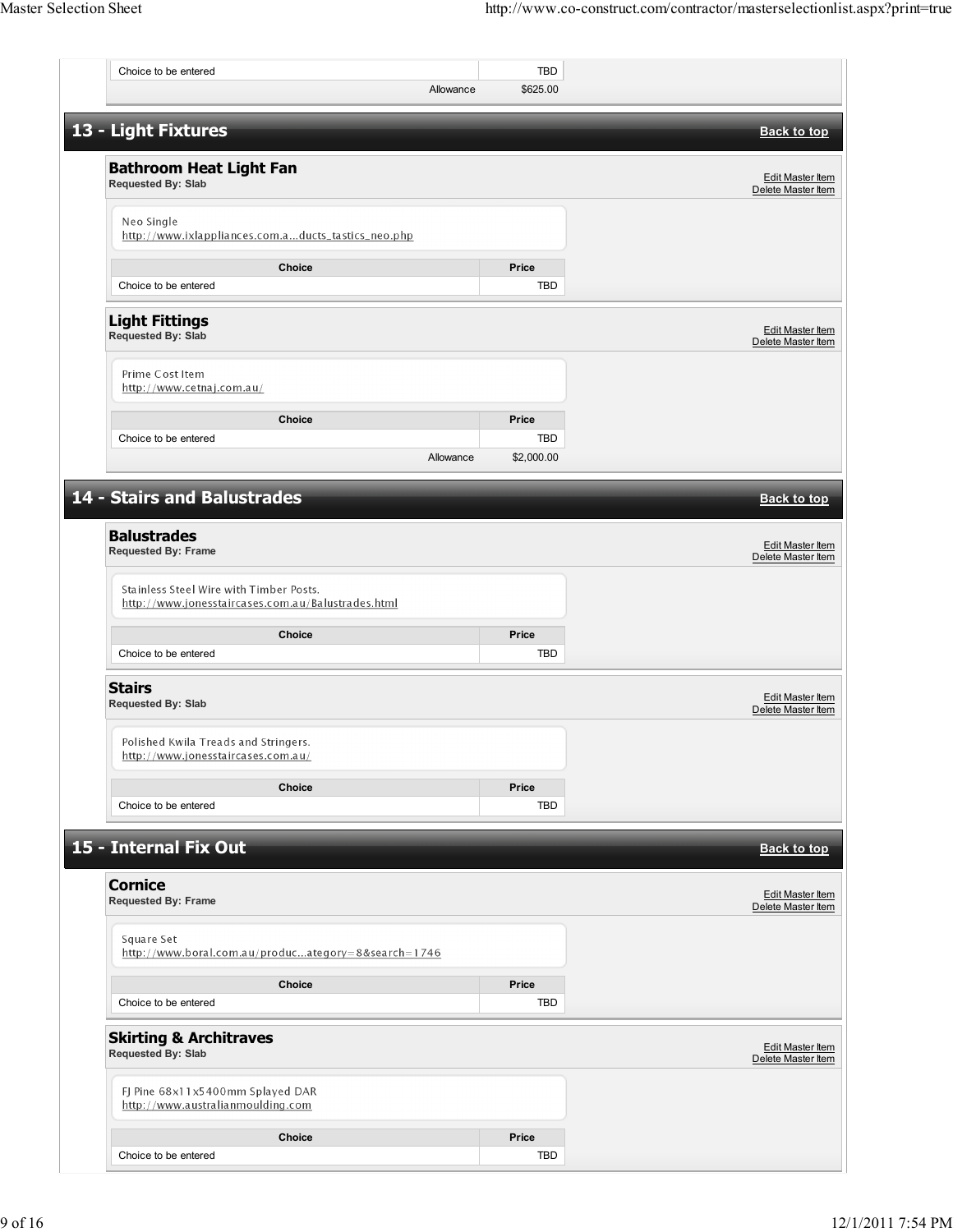| 16 - Interior Doors                                                     |        | <b>Back to top</b>                            |
|-------------------------------------------------------------------------|--------|-----------------------------------------------|
| <b>Door Furniture</b>                                                   |        |                                               |
|                                                                         |        | Edit Master Item<br>Delete Master Item        |
| Gainsborough G Series                                                   |        |                                               |
| http://www.gainsboroughhardwar_ModernLeversets.aspx                     |        |                                               |
| Choice                                                                  | Price  |                                               |
| Choice to be entered                                                    | TBD    |                                               |
| <b>Internal Doors</b><br><b>Requested By: Slab</b>                      |        | Edit Master Item<br>Delete Master Item        |
| FLUSH: FlushRMDF<br>http://www.corinthian.com.au/PhowRangeType&ItemId=2 |        |                                               |
| Choice                                                                  | Price  |                                               |
| Choice to be entered                                                    | TBD    |                                               |
| 17 - Door Hardware                                                      |        | <b>Back to top</b>                            |
|                                                                         |        |                                               |
| <b>Door Furniture</b><br>Requested By: Frame                            |        | Edit Master Item<br>Delete Master Item        |
| Gainsborough Angular                                                    |        |                                               |
| http://www.gainsboroughhardwarriesContemporary.aspx                     |        |                                               |
| Choice                                                                  | Price  |                                               |
| Choice to be entered                                                    | TBD    |                                               |
| 18 - Flooring                                                           |        | <b>Back to top</b>                            |
| <b>Carpets</b><br><b>Requested By: Frame</b>                            |        | <b>Edit Master Item</b><br>Delete Master Item |
| Builders Range<br>http://carpetcall.com.au/                             |        |                                               |
| Choice                                                                  | Price  |                                               |
| Choice to be entered                                                    | TBD    |                                               |
| <b>Garage Floor</b><br>Requested By: Lock Up                            |        | Edit Master Item<br>Delete Master Item        |
| No Allowance<br>http://www.epoxy-floors.com.au/                         |        |                                               |
| Choice                                                                  | Price  |                                               |
| I do not want this selection                                            | \$0.00 |                                               |
| Choice to be entered                                                    | TBD    |                                               |
| <b>Timber Flooring</b><br><b>Requested By: Slab</b>                     |        | Edit Master Item<br>Delete Master Item        |
| Standard Grade Tasmanian Oak<br>http://www.nstimberflooring.com.au/     |        |                                               |
| Choice                                                                  | Price  |                                               |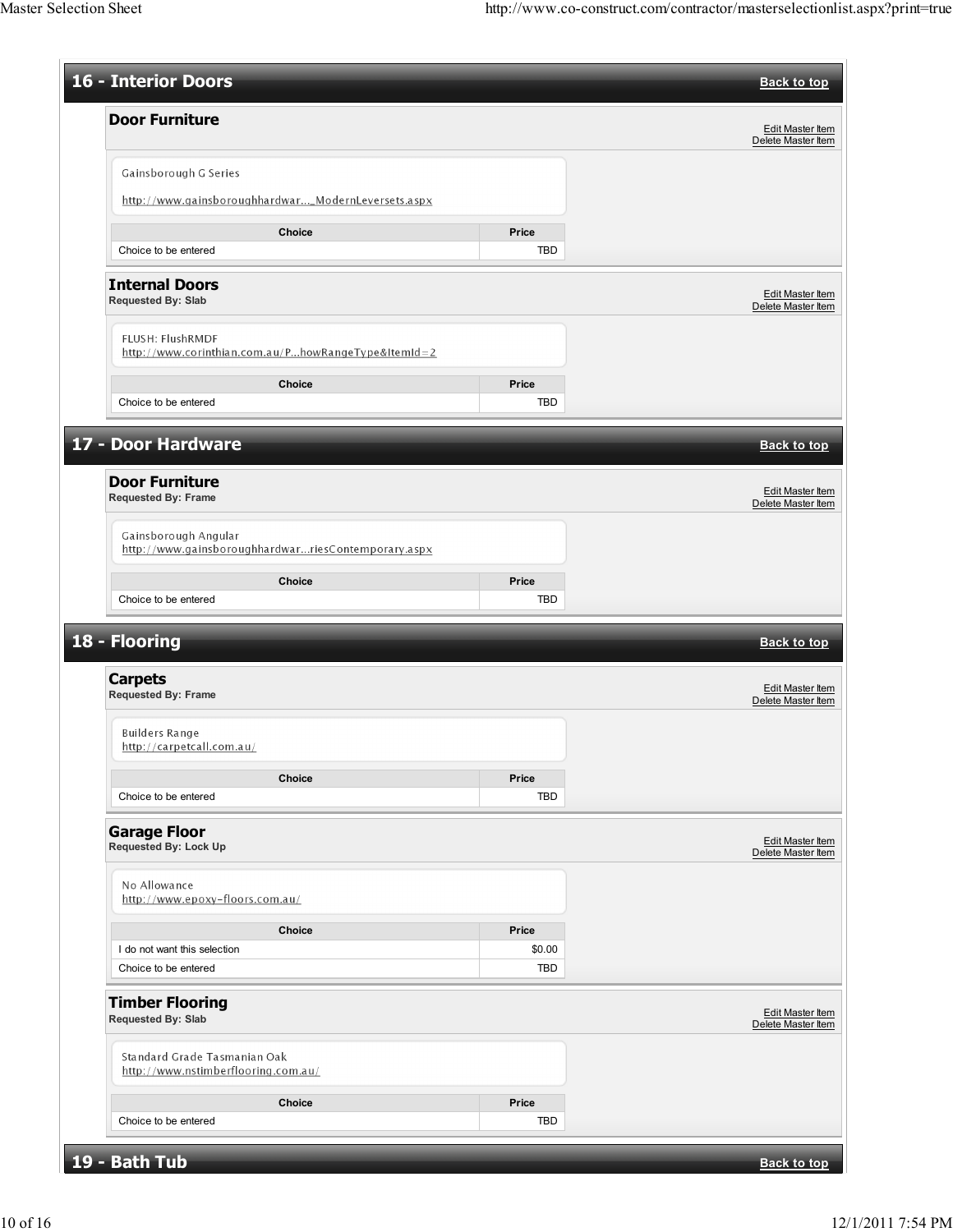| <b>Spa Bath</b>                                                              |                      | <b>Edit Master Item</b>                                             |
|------------------------------------------------------------------------------|----------------------|---------------------------------------------------------------------|
| Requested By: Slab                                                           |                      | Delete Master Item                                                  |
|                                                                              |                      |                                                                     |
| No Allowance                                                                 |                      |                                                                     |
| http://www.tradelink.com.au/prom/baths-spas-showers                          |                      |                                                                     |
| Choice                                                                       | Price                |                                                                     |
| I do not want this selection                                                 | \$0.00               |                                                                     |
| Choice to be entered                                                         | <b>TBD</b>           |                                                                     |
|                                                                              |                      |                                                                     |
| <b>Standard Bath</b>                                                         |                      |                                                                     |
| <b>Requested By: Frame</b>                                                   |                      | Edit Master Item<br>Delete Master Item                              |
|                                                                              |                      |                                                                     |
| KOHLER Odeon Drop-in Bath 1525 x 760mm                                       |                      |                                                                     |
| http://www.tradelink.com.au/prom/baths-spas-showers                          |                      |                                                                     |
|                                                                              |                      |                                                                     |
| Choice                                                                       | Price                |                                                                     |
| Choice to be entered                                                         | \$469.00             |                                                                     |
|                                                                              |                      |                                                                     |
| 20 - Shower Screens & Mirrors                                                |                      | <b>Back to top</b>                                                  |
|                                                                              |                      |                                                                     |
| <b>Shower Screens</b>                                                        |                      |                                                                     |
| <b>Requested By: Frame</b>                                                   |                      | <b>Edit Master Item</b><br>Delete Master Item                       |
|                                                                              |                      |                                                                     |
| Semi Frameless Shower Screens & Frameless Mirrors To Full Width Of Vanities. |                      |                                                                     |
| http://www.stegbar.com.au/products/showerscreens/                            |                      |                                                                     |
|                                                                              |                      |                                                                     |
| <b>Choice</b>                                                                | Price                |                                                                     |
| Choice to be entered                                                         | TBD                  |                                                                     |
| 21 - Bathroom Fit Off                                                        |                      |                                                                     |
| <b>Glass Shelves</b>                                                         |                      |                                                                     |
| <b>Requested By: Lock Up</b>                                                 |                      |                                                                     |
|                                                                              |                      |                                                                     |
| No Allowance                                                                 |                      |                                                                     |
| http://www.tradelink.com.au/prries/bathroom-shelves                          |                      |                                                                     |
|                                                                              |                      |                                                                     |
| Choice                                                                       | Price                | <b>Back to top</b><br><b>Edit Master Item</b><br>Delete Master Item |
| I do not want this selection                                                 | \$0.00               |                                                                     |
| Choice to be entered                                                         | <b>TBD</b>           |                                                                     |
|                                                                              |                      |                                                                     |
| <b>Robe Hooks</b><br>Requested By: Slab                                      |                      |                                                                     |
|                                                                              |                      | <b>Edit Master Item</b><br>Delete Master Item                       |
| No Allowance                                                                 |                      |                                                                     |
| http://www.tradelink.com.au/prories/bath-robe-hooks                          |                      |                                                                     |
|                                                                              |                      |                                                                     |
| Choice                                                                       | Price                |                                                                     |
| I do not want this selection                                                 | \$0.00               |                                                                     |
| Choice to be entered                                                         | TBD                  |                                                                     |
|                                                                              |                      |                                                                     |
| <b>Soap Dishes &amp; Holders</b>                                             |                      | Edit Master Item                                                    |
| <b>Requested By: Frame</b>                                                   |                      | Delete Master Item                                                  |
|                                                                              |                      |                                                                     |
| No Allowance                                                                 |                      |                                                                     |
| http://www.tradelink.com.au/prs/soap-dishes-holders                          |                      |                                                                     |
| Choice                                                                       | Price                |                                                                     |
| I do not want this selection                                                 |                      |                                                                     |
| Choice to be entered                                                         | \$0.00<br><b>TBD</b> |                                                                     |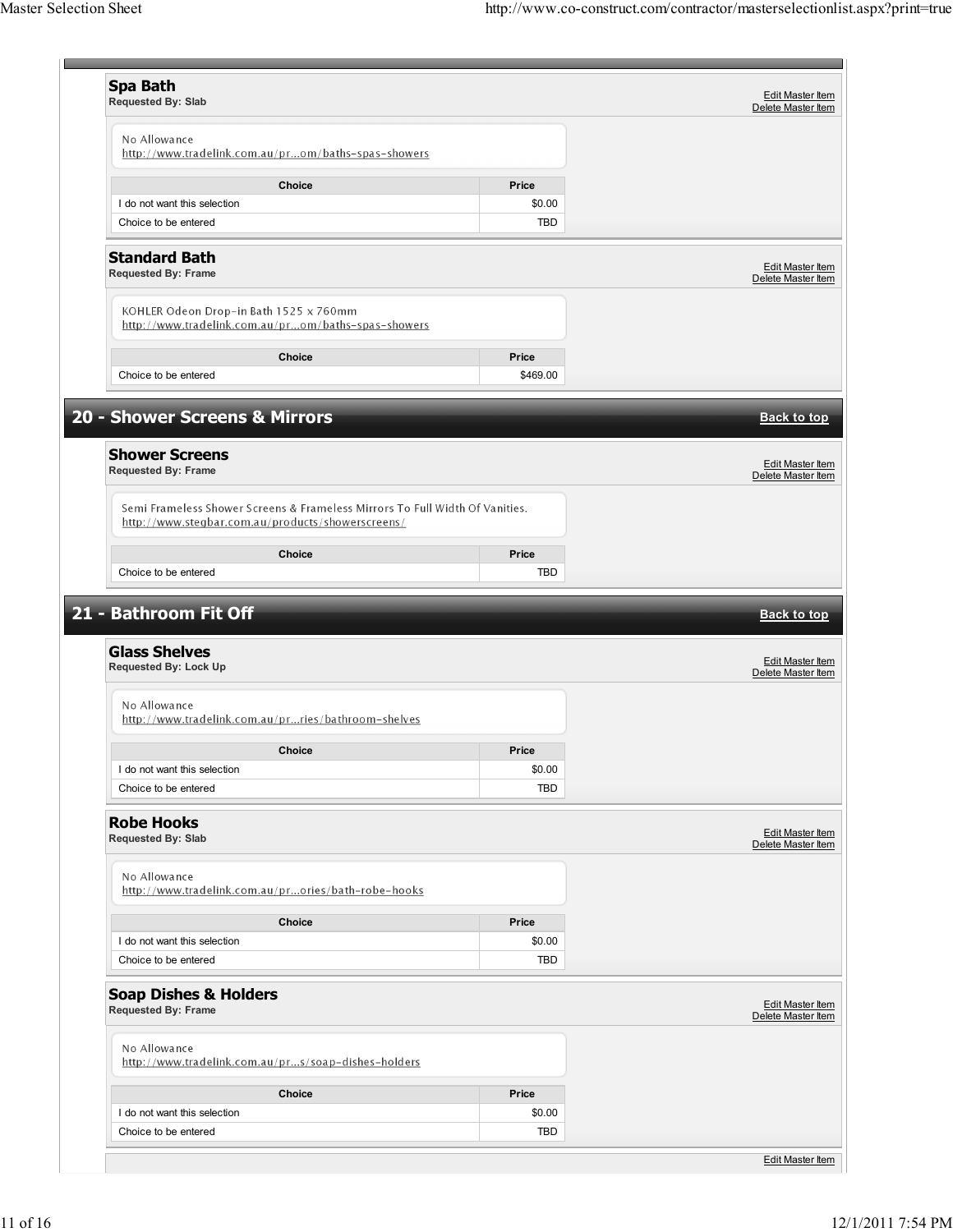| <b>Toilet Brushes</b>                                                                                                                                  |                 | Delete Master<br><b>Item</b>                  |
|--------------------------------------------------------------------------------------------------------------------------------------------------------|-----------------|-----------------------------------------------|
| No Allowance<br>http://www.tradelink.com.au/prsories/toilet-brushes                                                                                    |                 |                                               |
| Choice                                                                                                                                                 | Price           |                                               |
| I do not want this selection                                                                                                                           | \$0.00          |                                               |
| Choice to be entered                                                                                                                                   | TBD             |                                               |
| <b>Toilet Roll Holders</b><br><b>Requested By: Frame</b>                                                                                               |                 | Edit Master Item<br>Delete Master Item        |
| Adesso Mila Toilet Roll Holder<br>http://www.tradelink.com.au/pr_Roll_Holder%7C113156                                                                  |                 |                                               |
| Choice                                                                                                                                                 | Price           |                                               |
| Choice to be entered                                                                                                                                   | TBD             |                                               |
| Allowance                                                                                                                                              | \$89.00         |                                               |
| <b>Toothbrush Holders</b><br><b>Requested By: Frame</b>                                                                                                |                 | Edit Master Item<br>Delete Master Item        |
| No Allowance<br>http://www.tradelink.com.au/pres/toothbrush-holders                                                                                    |                 |                                               |
| Choice                                                                                                                                                 | Price           |                                               |
| I do not want this selection                                                                                                                           | \$0.00          |                                               |
| Choice to be entered                                                                                                                                   | TBD             |                                               |
| Adesso Mila Towel Rail - Double, 750mm<br>http://www.tradelink.com.au/prouble_750mm%7C113155                                                           |                 |                                               |
| Choice                                                                                                                                                 | Price           |                                               |
| Choice to be entered<br>Allowance                                                                                                                      | TBD<br>\$299.00 |                                               |
| <b>Towel Rail Single</b><br><b>Requested By: Frame</b>                                                                                                 |                 | <b>Edit Master Item</b><br>Delete Master Item |
| Adesso Mila Towel Rail - Single, 750mm<br>http://www.tradelink.com.au/pringle__750mm%7C113154                                                          |                 |                                               |
| Choice                                                                                                                                                 | Price           |                                               |
| Choice to be entered                                                                                                                                   | TBD             |                                               |
| Allowance                                                                                                                                              | \$179.00        |                                               |
| 22 - Wardrobes & Linen Cupboards                                                                                                                       |                 | <b>Back to top</b>                            |
| <b>Robe Fit Out</b><br><b>Requested By: Frame</b>                                                                                                      |                 | Edit Master Item<br>Delete Master Item        |
| Sliding Mirror Glass Doors 2340mm Chrome Hanging Rail & 4 Shelves. Linen<br>Cupboards Shelving 1 Shelf at 1800mm.<br>http://lifestylewardrobes.net.au/ |                 |                                               |
| <b>Choice</b>                                                                                                                                          | Price           |                                               |
| Choice to be entered                                                                                                                                   | TBD             |                                               |
| 23 - Interior Colors & Finishes                                                                                                                        |                 | <b>Back to top</b>                            |
|                                                                                                                                                        |                 | <b>Edit Master Item</b>                       |
| <b>Colour Selections</b>                                                                                                                               |                 |                                               |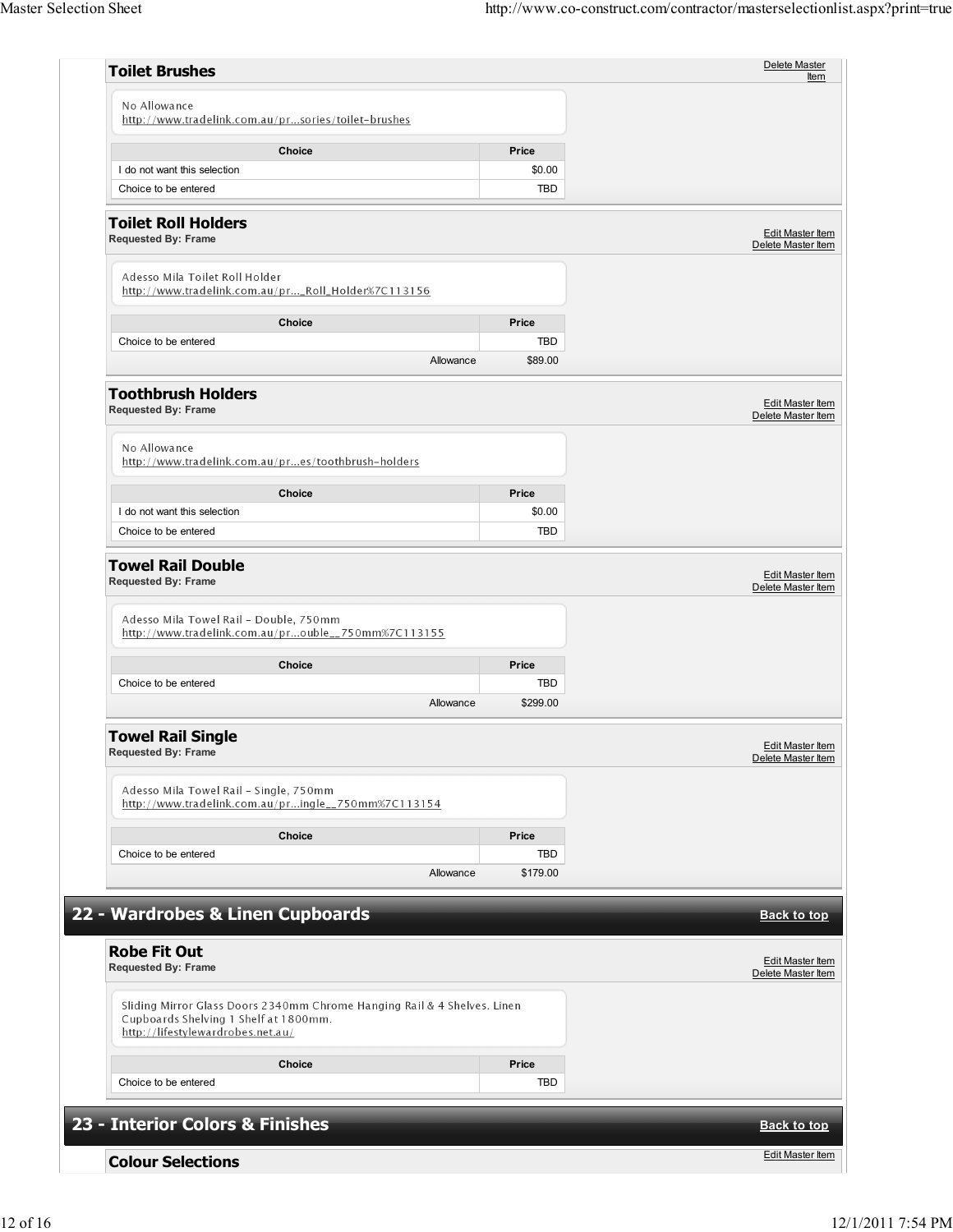| <b>Requested By: Site Works</b>                                                            |            | Delete Master<br>H <sub>on</sub>              |
|--------------------------------------------------------------------------------------------|------------|-----------------------------------------------|
| Meeting With Colour Consultant                                                             |            |                                               |
| <b>Choice</b>                                                                              | Price      |                                               |
| Choice to be entered                                                                       | TBD        |                                               |
| 24 - Driveway                                                                              |            |                                               |
|                                                                                            |            | <b>Back to top</b>                            |
| <b>Driveway</b>                                                                            |            | Edit Master Item<br>Delete Master Item        |
| Exposed Concrete - Standard Colour.<br>http://www.boral.com.au/producduct.aspx?product=700 |            |                                               |
| Choice                                                                                     | Price      |                                               |
| Choice to be entered                                                                       | TBD        |                                               |
|                                                                                            |            |                                               |
| 25 - Landscaping                                                                           |            | <b>Back to top</b>                            |
| <b>Fencing</b><br>Requested By: Frame                                                      |            | <b>Edit Master Item</b><br>Delete Master Item |
| No Allowance                                                                               |            |                                               |
| http://elitefencing.com.au                                                                 |            |                                               |
| Choice                                                                                     | Price      |                                               |
| Choice to be entered                                                                       | TBD        |                                               |
| Requested By: Frame<br>No Allowance                                                        |            | Delete Master Item                            |
| Choice                                                                                     | Price      |                                               |
| I do not want this selection                                                               | \$0.00     |                                               |
| Choice to be entered                                                                       | TBD        |                                               |
| Landscaping<br>Requested By: Slab                                                          |            | <b>Edit Master Item</b><br>Delete Master Item |
| Provisional Sum<br>http://www.ecozen.com.au                                                |            |                                               |
| Choice                                                                                     | Price      |                                               |
| I do not want this selection                                                               | \$0.00     |                                               |
| Choice to be entered                                                                       | TBD        |                                               |
| <b>Tennis Court</b><br><b>Requested By: Excavation</b>                                     |            | Edit Master Item<br>Delete Master Item        |
| No Allowance<br>http://www.multisports.com.au/                                             |            |                                               |
| Choice                                                                                     | Price      |                                               |
| I do not want this selection                                                               | \$0.00     |                                               |
| Choice to be entered                                                                       | <b>TBD</b> |                                               |
| <b>Timber Decking</b><br>Requested By: Slab                                                |            | Edit Master Item<br>Delete Master Item        |
| No Allowance<br>www.ecozen.com.au                                                          |            |                                               |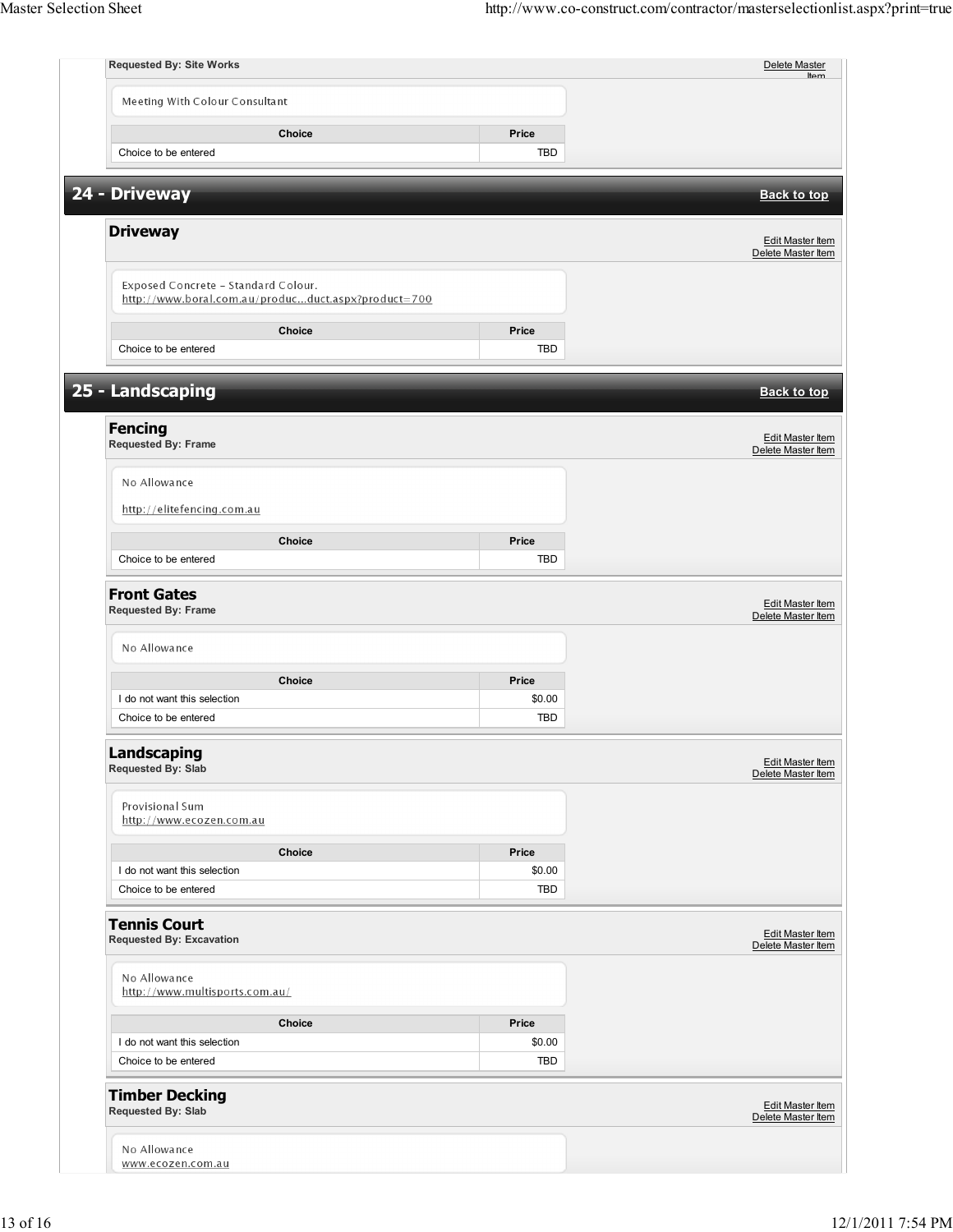|                                                                | Choice        | Price                |                                               |
|----------------------------------------------------------------|---------------|----------------------|-----------------------------------------------|
| I do not want this selection                                   |               | \$0.00               |                                               |
| Choice to be entered                                           |               | TBD                  |                                               |
| 26 - Miscellaneous                                             |               |                      | <b>Back to top</b>                            |
| <b>Batten Screens</b>                                          |               |                      |                                               |
| Requested By: Slab                                             |               |                      | <b>Edit Master Item</b><br>Delete Master Item |
| No Allowance                                                   |               |                      |                                               |
|                                                                | Choice        | Price                |                                               |
| I do not want this selection                                   |               | \$0.00               |                                               |
| Choice to be entered                                           |               | <b>TBD</b>           |                                               |
| <b>Blinds &amp; Shutters</b><br>Requested By: Internal Linings |               |                      | Edit Master Item<br>Delete Master Item        |
| No Allowance<br>http://www.workhouseinteriors.com.au/          |               |                      |                                               |
|                                                                |               |                      |                                               |
|                                                                | Choice        | Price                |                                               |
| I do not want this selection<br>Choice to be entered           |               | \$0.00<br><b>TBD</b> |                                               |
|                                                                |               |                      |                                               |
| <b>Clothes Line</b><br>Requested By: Lock Up                   |               |                      | Edit Master Item<br>Delete Master Item        |
| Daytek Single Fold Down Clothes Line                           |               |                      |                                               |
|                                                                | Choice        | Price                |                                               |
| Choice to be entered                                           |               | TBD                  |                                               |
| <b>External Balustrades</b><br><b>Requested By: Frame</b>      |               |                      | <b>Edit Master Item</b><br>Delete Master Item |
|                                                                | <b>Choice</b> | Price                |                                               |
| Choice to be entered                                           |               | <b>TBD</b>           |                                               |
| <b>External Stairs</b><br><b>Requested By: Excavation</b>      |               |                      | Edit Master Item<br>Delete Master Item        |
| No Allowance                                                   |               |                      |                                               |
|                                                                | Choice        | Price                |                                               |
|                                                                |               |                      |                                               |
| #1<br>Timber                                                   |               | TBD                  |                                               |
| #2<br>Steel                                                    |               | TBD                  |                                               |
| #3<br>Concrete                                                 |               | TBD                  |                                               |
| <b>Insect Screens</b><br><b>Requested By: Lock Up</b>          |               |                      |                                               |
| No Allowance<br>http://www.screenit.net.au/                    |               |                      | <b>Edit Master Item</b><br>Delete Master Item |
|                                                                | Choice        | Price                |                                               |
| I do not want this selection                                   |               | \$0.00               |                                               |
| Choice to be entered                                           |               | <b>TBD</b>           |                                               |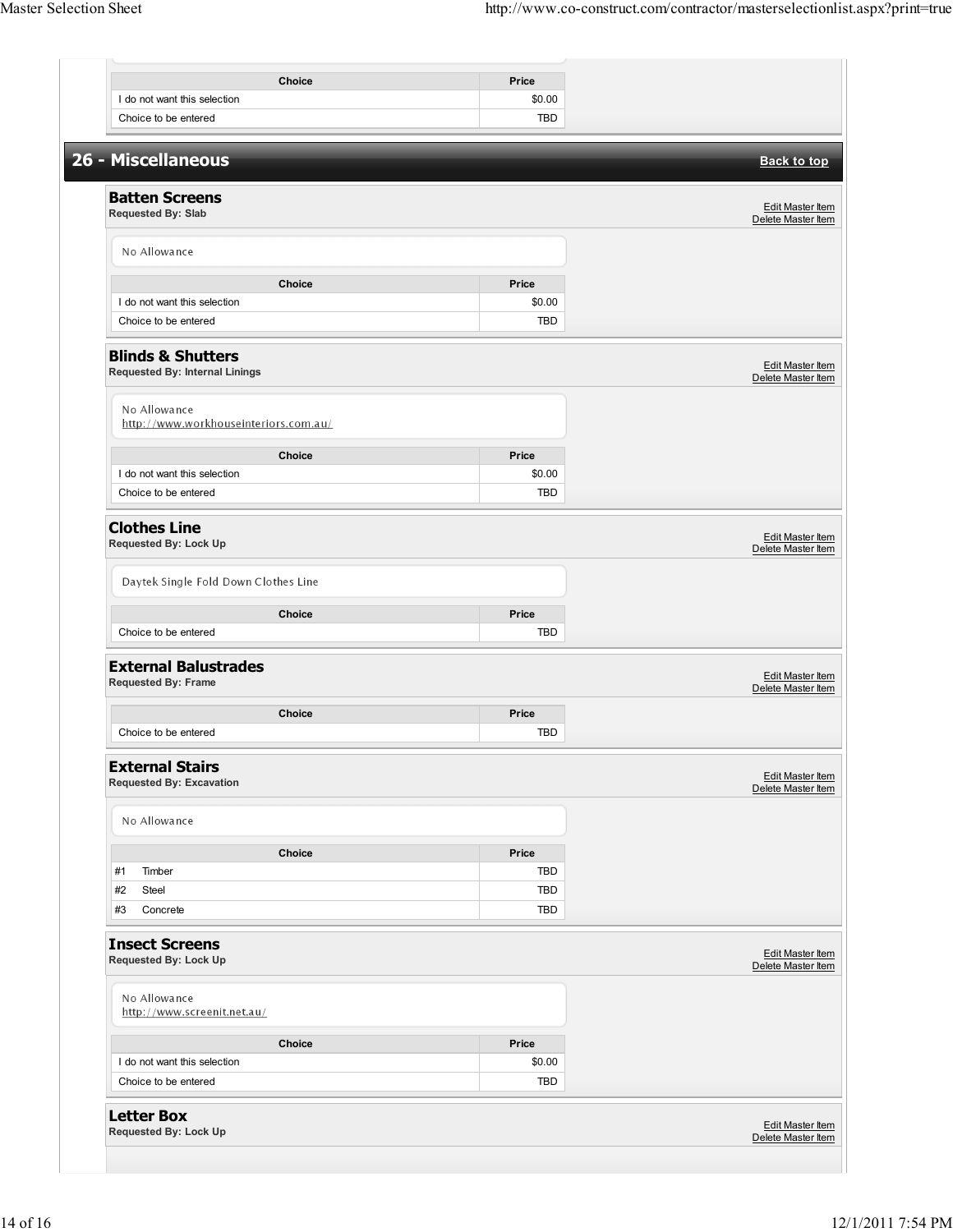| Elite Stainless Steel Architectural Letter Box [MM1208] http://www.mailmaster.biz |                          |                                               |
|-----------------------------------------------------------------------------------|--------------------------|-----------------------------------------------|
| Choice<br>Choice to be entered                                                    | Price<br><b>TBD</b>      |                                               |
| <b>Security Safe</b><br>Requested By: Excavation                                  |                          | <b>Edit Master Item</b><br>Delete Master Item |
| No Allowance<br>http://www.guardall.com.au/                                       |                          |                                               |
|                                                                                   |                          |                                               |
| Choice                                                                            | Price                    |                                               |
| I do not want this selection<br>Choice to be entered                              | \$0.00<br><b>TBD</b>     |                                               |
|                                                                                   |                          |                                               |
| <b>Security Screens</b><br>Requested By: Lock Up                                  |                          | Edit Master Item<br>Delete Master Item        |
| No Allowance<br>http://www.franklyn.net.au/security.html                          |                          |                                               |
|                                                                                   |                          |                                               |
| Choice<br>I do not want this selection                                            | Price<br>\$0.00          |                                               |
| Choice to be entered                                                              | TBD                      |                                               |
|                                                                                   |                          |                                               |
| 27 - Swimming Pool                                                                |                          | <b>Back to top</b>                            |
|                                                                                   |                          |                                               |
| <b>Pool Fencing</b><br>Requested By: Lock Up                                      |                          | Edit Master Item<br>Delete Master Item        |
| Choice                                                                            | Price                    |                                               |
| I do not want this selection                                                      | \$0.00                   |                                               |
| #1<br>Steel                                                                       | TBD                      |                                               |
| #2<br><b>Framed Glass</b><br>#3<br>Semi Frameless Glass                           | <b>TBD</b><br><b>TBD</b> |                                               |
| #4<br><b>Frameless Glass</b>                                                      | TBD                      |                                               |
|                                                                                   |                          |                                               |
| <b>Swimming Pool</b><br>Requested By: Excavation                                  |                          | Edit Master Item<br>Delete Master Item        |
| Provisional Sum<br>www.ecozen.com.au                                              |                          |                                               |
| <b>Choice</b>                                                                     | Price                    |                                               |
| I do not want this selection                                                      | \$0.00                   |                                               |
| Choice to be entered                                                              | <b>TBD</b>               |                                               |
|                                                                                   |                          |                                               |
| 28 - Solar Power                                                                  |                          | <b>Back to top</b>                            |
| <b>Solar Energy</b><br><b>Requested By: Slab</b>                                  |                          | <b>Edit Master Item</b><br>Delete Master Item |
| No Allowance<br>http://www.australiansolarqld.com.au/                             |                          |                                               |
| Choice                                                                            | Price                    |                                               |
| I do not want this selection                                                      | \$0.00                   |                                               |
| Choice to be entered                                                              | <b>TBD</b>               |                                               |
| 50 - Elevators                                                                    |                          | <b>Back to top</b>                            |
|                                                                                   |                          |                                               |
| <b>No Allowance</b>                                                               |                          | Edit Master Item                              |